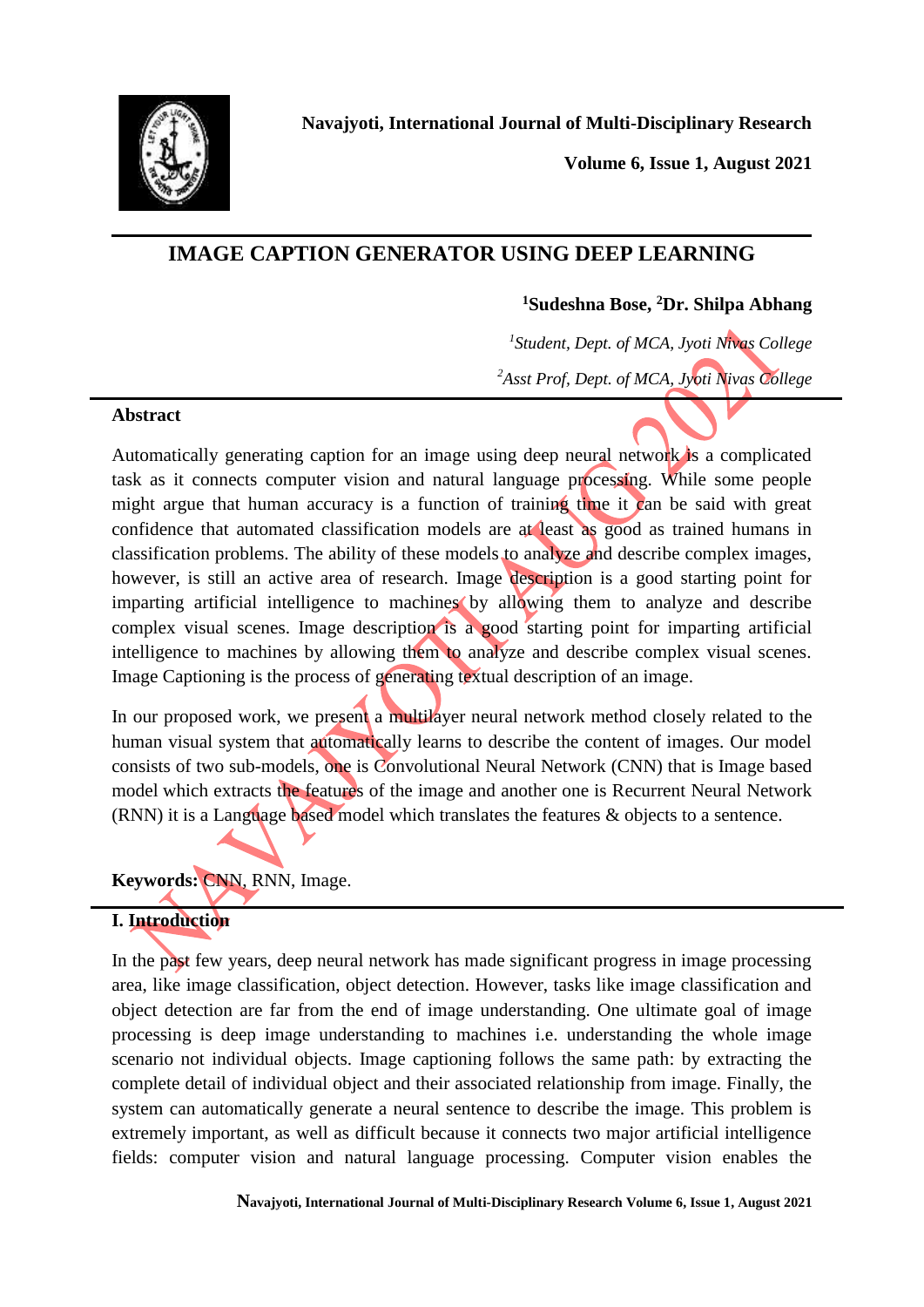computers to see, identify and process images in the same way that human vision does, and then provide appropriate output. Natural Language Processing (NLP) is the analyzing, understanding and generating the languages that humans can understand.In the past years, supervised convolutional models have forever changed the computer vision and machine learning landscape. Due to the recent introduction of large supervised datasets and accelerated training models using Graphic Processing Units (GPUs), the traditional pairing of hand crafted low level vision features with complimentary classifiers have been bested by Convolutional Neural Networks (CNNs). Besides, a deep Recurrent Neural Network (RNN) based on Long Short-Term Memory (LSTM) units with attention mechanism for sentences generation. For training and testing Flickr8k dataset have been used.

### **II. PROPOSED WORK**

In this project, I want to build a system that can generate an English sentence that describes objects, actions or events in an RGB image. The task of image captioning can be divided into two modules, one is Image based model, which acts as an encoder and extracts the features out of our image and we usually rely on a Convolutional Neural Network model for this purpose. Another is Language based model which acts as the decoder and translates the features & objects to a sentence and we use Recurrent Neural Network for this model. In Recurrent Neural Network I will use LSTM which refers Long Short Term Memory. LSTM can carry out relevant information throughout the processing of inputs and with a forget gate, it discards non-relevant information. For training and testing Flickr8k dataset have been used, demonstrating state-of-the-art description results. Flilckr8K contains 8,000 images that are each paired with five different captions which provide clear descriptions of the salient entities and events.

### **Workflow**

- Initially load each photo and collect the predicted features.
- Need to clean the description text. The descriptions are already tokenized and easy to work with. Clean the text by converting all words to lowercase, removing all punctuation, removing all words that are one character or less in length and remove all words with numbers in them. Once cleaned, we can save the descriptions to a new file.

Train the data on all of the photos and captions in the training dataset.

Finally evaluate a model by generate captions for entirely new photographs in the test dataset.

### **III. METHODOLOGY**

### **CNN**

A Convolutional Neural Network (CNN) is a class of deep, feed-forward artificial neural networks that has successfully been applied to analysing visual imagery. CNN compares any image piece by piece and the pieces that it looks for in an image while detection are called as features. By finding rough feature matches in roughly, the same position in two images CNN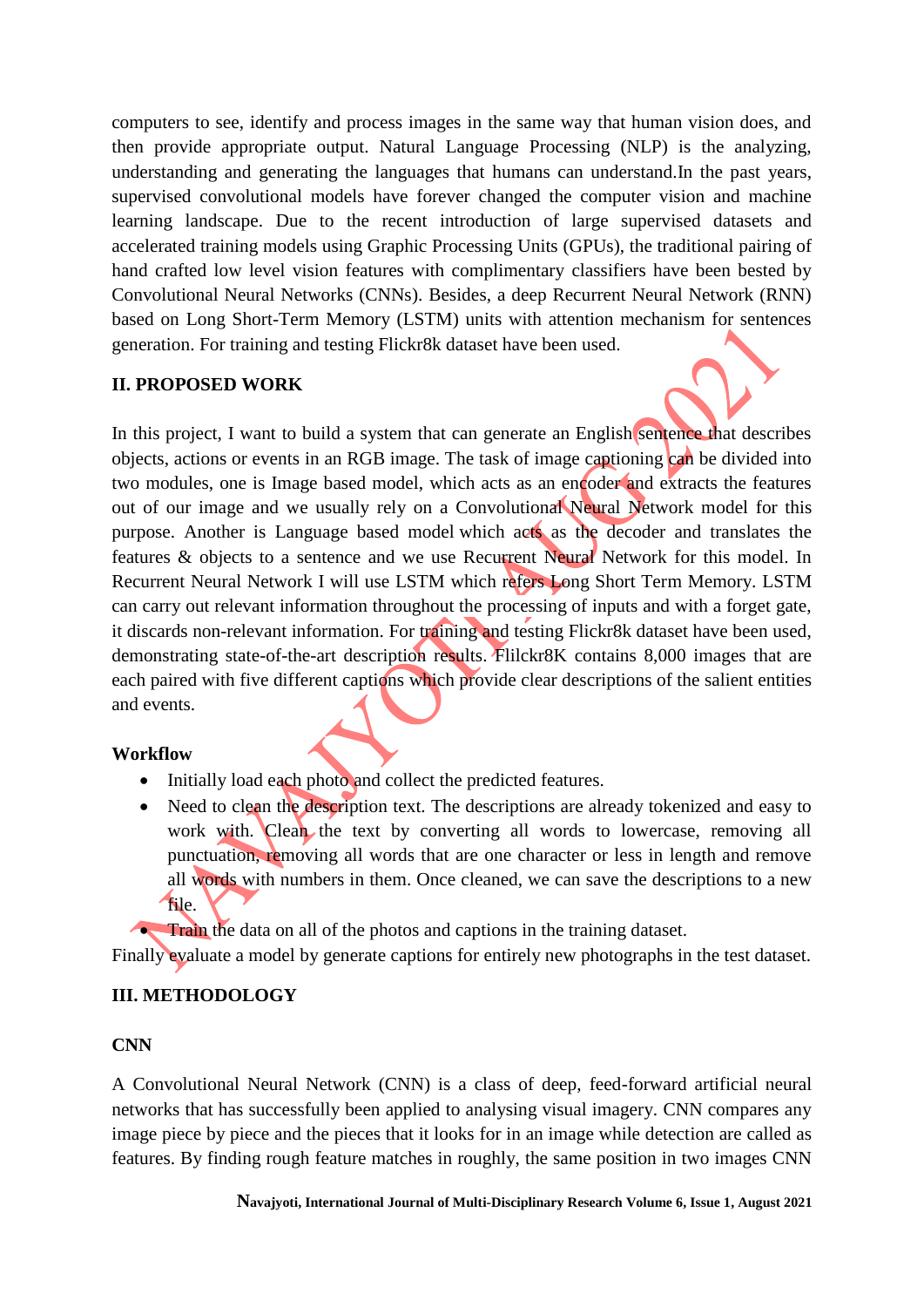gets trained. For all input images, we extract features, which is very well tuned for object detection. We obtained a 4096-Dimensional image feature vector that we reduce using Principal Component Analysis (PCA) to a 512-Dimensional image feature vector due to computational constraints. We feed these features into the first layer of our RNN or LSTM at the first iteration. Different layers of Convolution Neural Network are: Convolution Layer , Rectified Linear Unit Layer ,Pooling Layer ,Fully Connected Layer .

#### **RNN**

Recurrent Neural Network is a neural network with feedback, designed to model sequences of data, such as words (sequences of characters) or sentences (sequences of words). RNN maintains an internal hidden state that stores context information, i.e. information computed from past inputs. In its simplest formulation, given a sequence of inputs, RNN computes a sequence of outputs. In practice, RNNs suffer from vanishing and/or exploding gradients that is a problem where the backpropagation of an error signal over several iterations will diminish or explode quickly. The Long Short Term Memory (LSTM) models solved the gradient problem by replacing the traditional artificial neuron with a memory cell containing long and short term nonlinear capabilities. The LSTM's incredible power was first realized in the speech and natural language processing domains, and more recently to the annotation of image and videos. LSTMs are a natural fit for temporal sequences of varying lengths and can be trained using standard back propagation.

#### **IV. IMPLEMENTATION**

#### **Environmental setup**

Python SciPy environment installed ideally with Python 3.7.4, Keras is installed with TensorFlow, and other libraries like Pandas, NumPy, and Matplotlib is installed. Minimum of 6GB RAM is required.

**Implementation Steps**

#### **Download and Install Anaconda and other Deep Learning Libraries**

**Flicker8k\_Dataset –** Dataset folder which contains 8091 images.

**Flickr\_8k\_text –** Dataset folder which contains text files and captions of images.The below files will be created by us while making the project.

**Models –** It will contain our trained models.

**Descriptions.txt –** This text file contains all image names and their captions after preprocessing.

**Features.p –** Pickle object that contains an image and their feature vector extracted from the Xception pre-trained CNN model.

**Tokenizer.p –** Contains tokens mapped with an index value.**Model.png –** Visual representation of dimensions of our project.

**Testing\_caption\_generator.py** – Python file for generating a caption of any image.

**Training caption generator.ipynb – Jupyter notebook in which we train and build our** image caption generator.

**Download the Image and Caption Dataset**

**Navajyoti, International Journal of Multi-Disciplinary Research Volume 6, Issue 1, August 2021**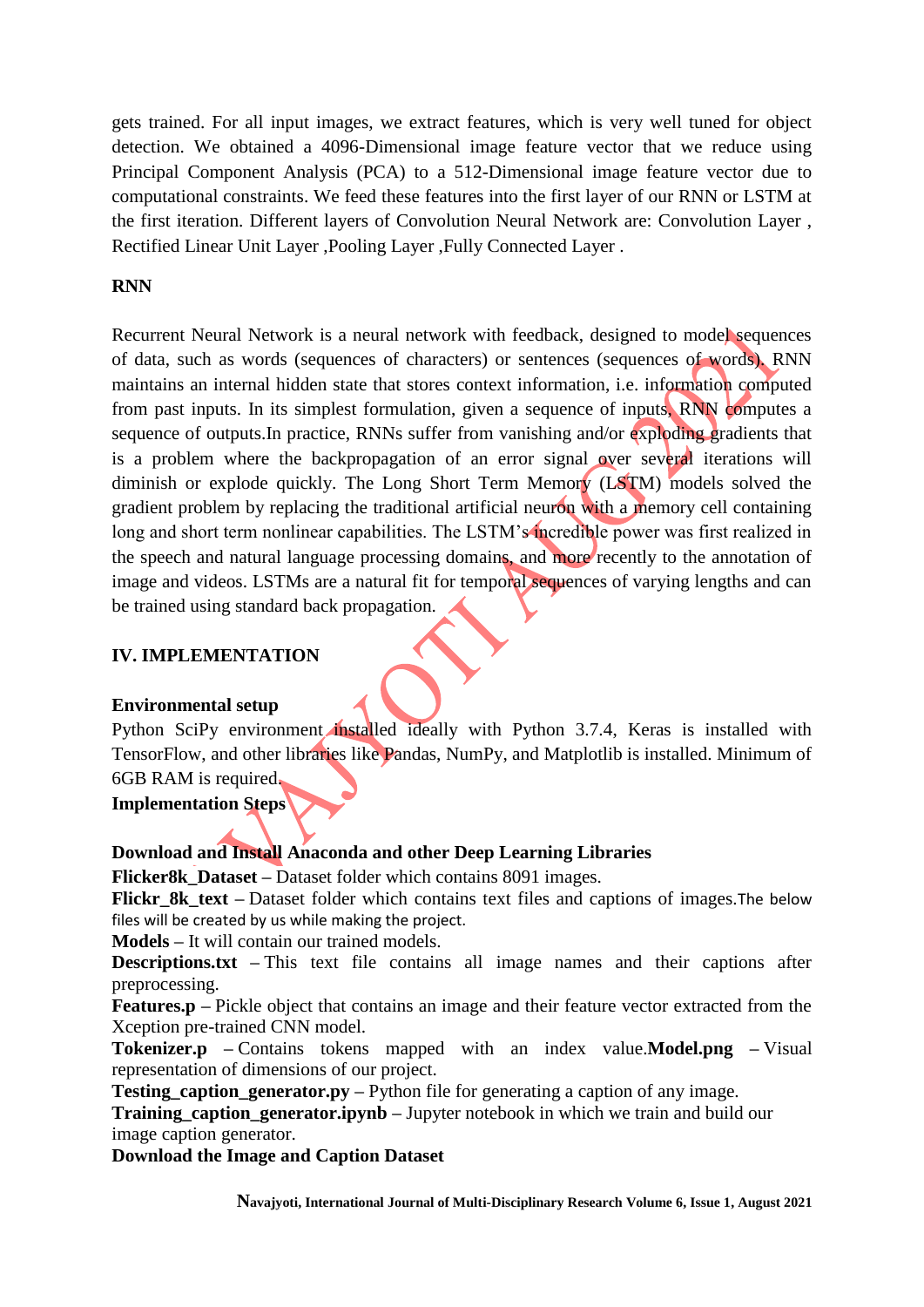**Prepare Text Data Extracting the feature vector from all images Loading dataset for Training the model Tokenizing the vocabulary Create Data generator Create Data generator Generate New Captions**

#### **V. TRAINING THE MODEL**

To train the model, 6000 training images needed by generating the input and output sequences in batches and fitting them to the model using model. Fit\_generator() method.

#### **VI. RESULTS**



start man in black shirt and jeans is walking down the street end

Out[8]: <matplotlib.image.AxesImage at 0x1330d126c88>





start baby is sitting on bed end

Out[11]: <matplotlib.image.AxesImage at 0x13329d9a348>



**Navajyoti, International Journal of Multi-Disciplinary Research Volume 6, Issue 1, August 2021**